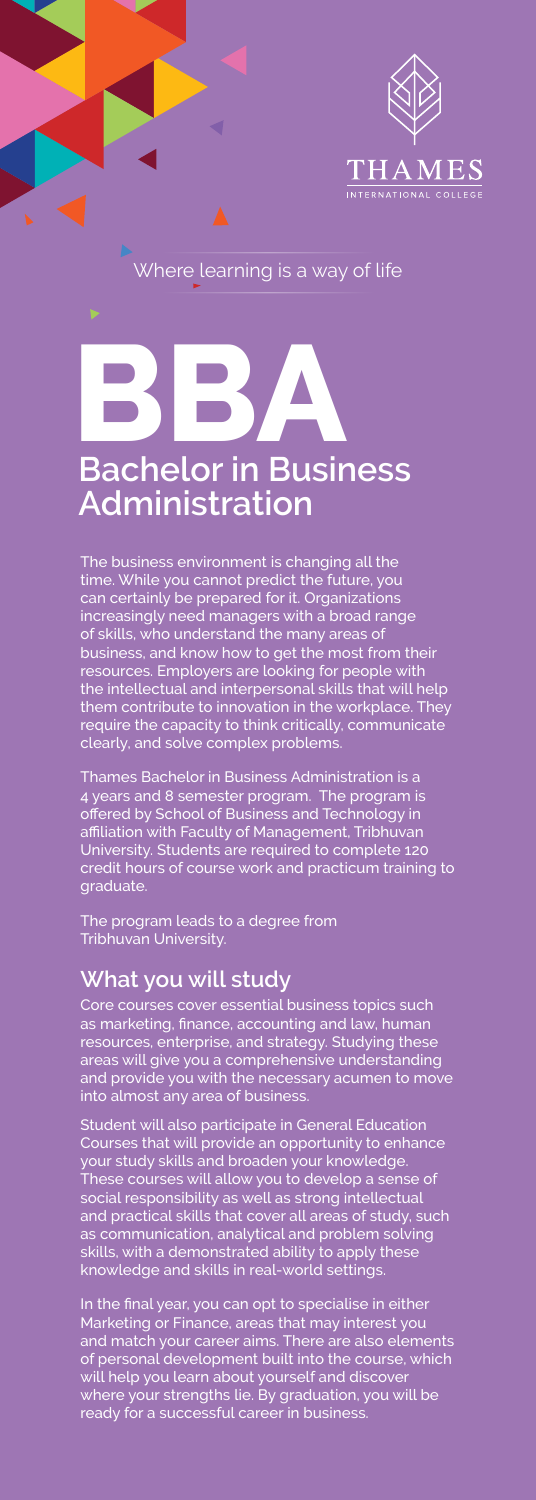

|                                | <b>General Education Courses</b>                                        |                         |  |  |
|--------------------------------|-------------------------------------------------------------------------|-------------------------|--|--|
| (39 Credit Hours)              |                                                                         |                         |  |  |
| Code                           | Course                                                                  | Cr. Hr.                 |  |  |
| <b>ENG201</b>                  | English I                                                               |                         |  |  |
| <b>ENG203</b>                  | <b>Business Communication</b>                                           |                         |  |  |
| <b>STT201</b>                  | <b>Business Statistics</b>                                              |                         |  |  |
| SOC201                         | Sociology                                                               |                         |  |  |
| ECO <sub>201</sub>             | <b>Micro Economics</b>                                                  |                         |  |  |
| <b>ECO202</b><br><b>MTH201</b> | <b>Macro Economics</b>                                                  |                         |  |  |
| <b>MTH202</b>                  | <b>Business Mathematics I</b><br><b>Business Mathematics II</b>         |                         |  |  |
| ENG202                         | English II                                                              |                         |  |  |
| <b>PSY201</b>                  | Psychology                                                              |                         |  |  |
| SOC <sub>202</sub>             | <b>Nepalese Society &amp; Politics</b>                                  |                         |  |  |
| <b>RCH201</b>                  | <b>Business Research Methods</b>                                        |                         |  |  |
| <b>MGT 209</b>                 | <b>Business Ethics and Social Responsibility</b>                        | m m m m m m m m m       |  |  |
|                                | <b>Business and Management Courses</b>                                  |                         |  |  |
| (39 Credit Hours)              |                                                                         |                         |  |  |
| Code                           | Course                                                                  | Cr. Hr.                 |  |  |
| <b>MGT 201</b>                 | <b>Principles of Management</b>                                         |                         |  |  |
| MGT 202                        | Human Resource Management                                               |                         |  |  |
| <b>MGT 203</b>                 | <b>Organizational Behavior</b>                                          |                         |  |  |
| <b>MGT 205</b>                 | <b>Operations Management</b>                                            |                         |  |  |
| <b>MGT 206</b>                 | <b>Business Environment in Nepal</b>                                    |                         |  |  |
| <b>MGT 208</b>                 | <b>Business Strategy</b>                                                |                         |  |  |
| MKT 201                        | <b>Fundamentals of Marketing</b>                                        |                         |  |  |
| ACC <sub>201</sub>             | <b>Financial Accounting</b>                                             |                         |  |  |
| <b>ACC 202</b>                 | <b>Cost and Management Accounting</b>                                   |                         |  |  |
| <b>FIN 201</b>                 | <b>Business Finance</b>                                                 |                         |  |  |
| <b>MGT204</b>                  | <b>Business Law</b>                                                     |                         |  |  |
| MGT 207<br><b>FIN202</b>       | <b>International Business</b>                                           | . ന ന ന ന ന ന ന ന ന ന ന |  |  |
|                                | <b>Basic Financial Management</b>                                       |                         |  |  |
|                                | <b>Information Management Courses</b>                                   |                         |  |  |
| (12 Credit Hours)              |                                                                         |                         |  |  |
| Code                           | Course                                                                  | Cr. Hr.                 |  |  |
| <b>IT201</b>                   | <b>Computer System and IT Application</b>                               |                         |  |  |
| <b>IT202</b>                   | <b>Introductory Database</b>                                            |                         |  |  |
| IT203                          | Management Information System                                           |                         |  |  |
| <b>IT204</b>                   | E-Commerce                                                              |                         |  |  |
|                                | <b>Business Electives: Marketing</b>                                    |                         |  |  |
| (24 Credit Hours)              |                                                                         |                         |  |  |
| Code                           | Course                                                                  | Cr. Hr.                 |  |  |
| <b>MKM203</b>                  | <b>Distribution Management</b>                                          |                         |  |  |
| <b>MKM202</b>                  | <b>Brand Management</b>                                                 |                         |  |  |
| <b>MKM208</b>                  | <b>Retail Marketing Management</b>                                      |                         |  |  |
| <b>MKM204</b>                  | <b>Service Marketing</b>                                                |                         |  |  |
| <b>MKM207</b>                  | Sales Management                                                        |                         |  |  |
| <b>MKM205</b>                  | Selling                                                                 |                         |  |  |
| MKMZ01                         | <b>Buyer's Behavior</b>                                                 |                         |  |  |
| <b>MKM206</b>                  | <b>Export Marketing</b>                                                 |                         |  |  |
|                                | <b>Business Electives: Banking and Finance</b>                          |                         |  |  |
| (24 Credit Hours)              |                                                                         |                         |  |  |
| Code                           | Course                                                                  | Cr. Hr.                 |  |  |
| <b>BFN205</b>                  | <b>Investment Analysis I</b>                                            |                         |  |  |
| <b>BFN201</b>                  | <b>Financial Institutions &amp; Market I</b>                            |                         |  |  |
| <b>BFN203</b><br><b>BFN204</b> | Financial Derivative & Risk Management                                  |                         |  |  |
| <b>BFN207</b>                  | <b>Working Capital Management</b><br><b>Capital Investment Decision</b> |                         |  |  |
| <b>BFN208</b>                  | <b>Marketing Financial Services</b>                                     |                         |  |  |
| <b>BFN202</b>                  | <b>Financial Institution &amp; Market II</b>                            |                         |  |  |
| <b>BFN206</b>                  | <b>Investment Analysis II</b>                                           | ന ന ന ന ന ന             |  |  |
|                                |                                                                         |                         |  |  |
| <b>Practicum Training</b>      |                                                                         |                         |  |  |
| Code                           | <b>Course</b>                                                           | Cr. Hr.                 |  |  |
| <b>PRJ350</b>                  | <b>Summer Project</b>                                                   |                         |  |  |
| <b>MGT350</b>                  | Internship                                                              |                         |  |  |

₹ 2 ä

#### **Central Management Admission Test (CMAT)**

All students interested in applying to BBA program are required to pass CMAT (Central Management Admission Test) conducted by Tribhuvan University.Thames also provides CMAT preparation classes throughout summer from May to September every year.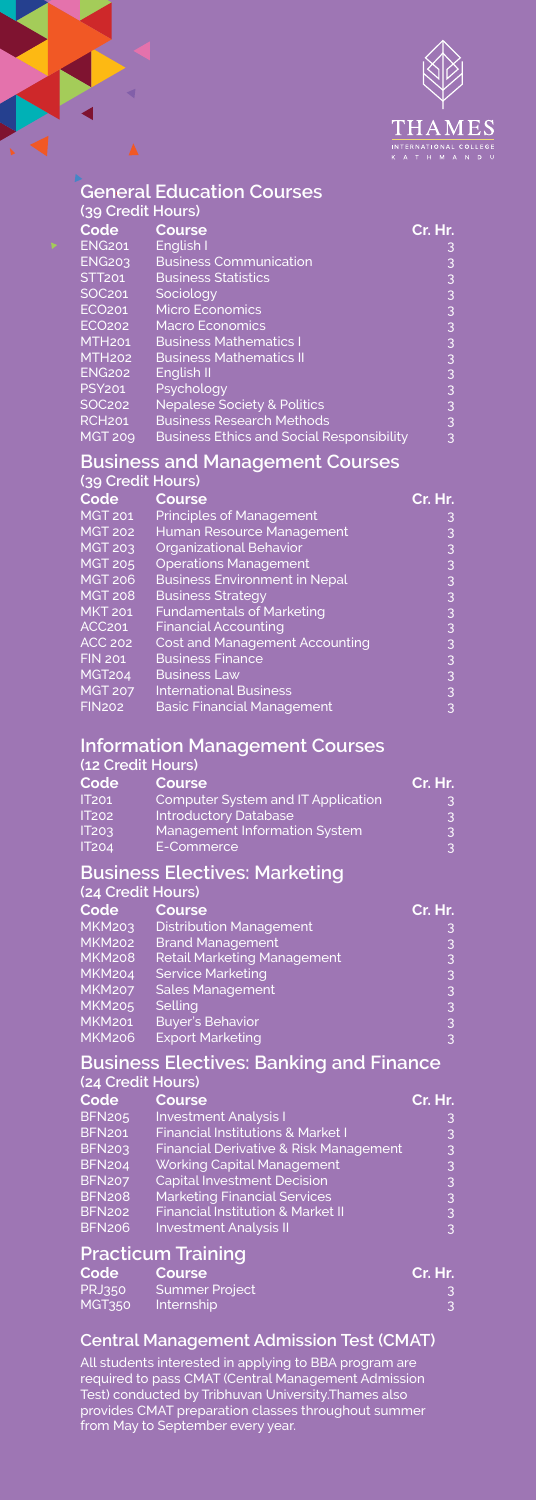

# **BIM Bachelor in Information Management**

As the business environment becomes increasingly global and information-centered, the need has increased for graduates who can understand and use technology that gathers and provides information, who are able to distil and recognize patterns in that information, and who can apply those analyses to achieve business objectives.

Thames Bachelor in Information Management is a 4 years and 8 semester program. The program is offered by School of Business and Technology in affiliation with Faculty of Management, Tribhuvan University. Students are required to complete 126 credit hours of course work and practicum training to graduate.

This program leads to a degree from Tribhuvan University.

## **What you will study**

Core courses cover essential information technology topics such as networking, programming, artificial intelligence, cyber law, and software development and information systems. It will also cover several of the core business topics such as marketing, finance, accounting and human resources, and strategy. Studying these areas will give you a comprehensive understanding and provide you with the necessary acumen to move into almost any area of business and providing solutions with the knowledge of information technology.

Student will also participate in General Education Courses that will provide an opportunity to enhance your study skills and broaden your knowledge. These courses will allow you to develop a sense of social responsibility as well as strong intellectual and practical skills that cover all areas of study, such as communication, analytical and problem solving skills, with a demonstrated ability to apply these knowledge and skills in real-world settings.

In the final semester, you can opt to specialize in either of the combinations which will be created from the pool of available electives which is spread into various areas that may interest you and match your career aims. There are also elements of personal development built into the program, which will help you learn about yourself and discover where your strengths lie. By graduation, you will be ready for a successful career.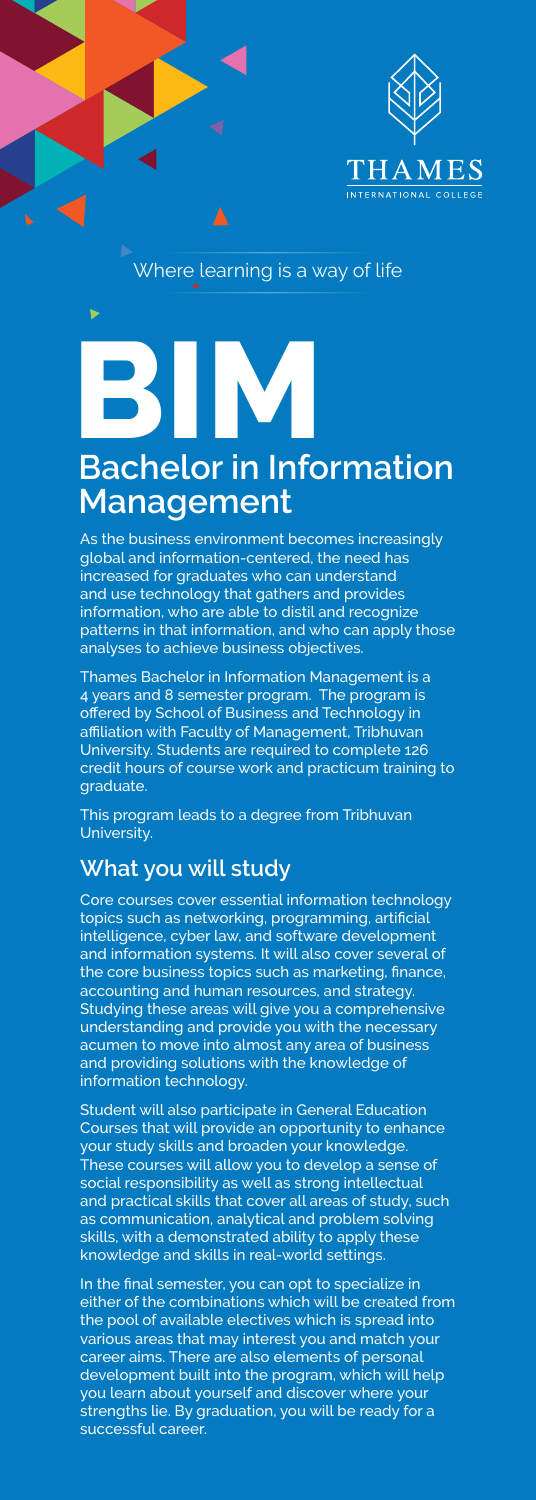

#### **General Education Courses (24 Credit Hours) Code Course Cr. Hr.** ENG201 English I: Academic Reading<br>
ENG203 Business Communication 33 ENG203 Business Communication 3 STT201 Business Statistics 3 STT201 Business Statistics<br>
SOC201 Sociology 3<br>
ECO202 Micro Economics<br>
SOC202 Macro Economics<br>
3<br>
MTH201 Basic Mathematics 3<br>
3<br>
MTH202 Discrete Mathematics 3 ECO201 Micro Economics 3 ECO202 Macro Economics 3 MTH201 Basic Mathematics<br>1981 Basic Mathematics<br>2015 MTH202 Discrete Mathematics Discrete Mathematics

#### **Business & Management Courses (30 Credit Hours)**

| Code Course        |                                       | Cr. Hr. |
|--------------------|---------------------------------------|---------|
| <b>MGT 201</b>     | <b>Principles of Management</b>       | 3       |
| <b>MGT 202</b>     | Human Resource Management             | 3       |
| <b>MGT 203</b>     | <b>Organizational Behavior</b>        | 3       |
| <b>MGT 205</b>     | <b>Operations Management</b>          | 3       |
| <b>MGT 206</b>     | <b>Business Environment in Nepal</b>  | 3       |
| <b>MGT 208</b>     | <b>Business Strategy</b>              | 3       |
| <b>MKT 201</b>     | <b>Fundamentals of Marketing</b>      | 3       |
| ACC <sub>201</sub> | <b>Financial Accounting</b>           | 3       |
| <b>ACC 202</b>     | <b>Cost and Management Accounting</b> | 3       |
| <b>FIN 201</b>     | <b>Business Finance</b>               | 3       |
|                    |                                       |         |

#### **Information Management Courses (59 Credit Hours)**

| Code              | <b>Courses</b>                                    | Cr. Hr.       |
|-------------------|---------------------------------------------------|---------------|
| IT211             | <b>Computer Information System</b>                | 3             |
| <b>IT220</b>      | Database Management System                        | 3             |
| <b>IT226</b>      | <b>Management Information System</b>              | 3             |
| IT <sub>212</sub> | <b>Digital Logic Design</b>                       |               |
| IT213             | <b>Structured Programming</b>                     | $\frac{3}{3}$ |
| IT214             | Data Communication and Computer Network           | 3             |
| IT215             | Web Technology -I                                 | 3             |
| IT216             | Java Programming - I                              |               |
| IT 217            | <b>Computer Organization</b>                      | $\frac{3}{3}$ |
| IT <sub>218</sub> | Data Structure and Algorithm with Java            | 3             |
| <b>IT 219</b>     | Web Technology -II                                | 3             |
| <b>IT221</b>      | <b>Computer Graphics</b>                          |               |
| <b>IT222</b>      | <b>Java Programming-II</b>                        | $\frac{3}{3}$ |
| <b>IT223</b>      | <b>Advanced Internet Working</b>                  | 3             |
| <b>IT224</b>      | <b>Software Engineering</b>                       | 3             |
| <b>IT225</b>      | Computer Security and Cyber Law                   | 3             |
| <b>IT227</b>      | <b>Object Oriented Analysis and Design</b>        | 3             |
| <b>IT228</b>      | <b>Artificial Intelligence</b>                    | 3             |
| <b>IT229</b>      | IT Entrepreneurship & Supply Chain Management     | 3             |
| IT <sub>230</sub> | <b>Economics of Information and Communication</b> | 3             |

#### **Elective Courses**

**(Choose Any Two Courses - 6 Credit Hours)**

|              | Code Course                                | Cr. Hrs |
|--------------|--------------------------------------------|---------|
| 11306        | Software Project Management                | 3       |
| <b>IT308</b> | Data Mining and Data Warehouse             | 3       |
| IT307        | <b>Operating System</b>                    | 3       |
| <b>IT305</b> | <b>Object Oriented Database Management</b> | 3       |

#### **Practicum Training**

**(6 Credit Hours)**

| Code Course                 | Cr.Hrs |
|-----------------------------|--------|
| <b>IT350</b> Summer Project |        |
| IT351 Internship            |        |

#### **Central Management Admission Test (CMAT)**

All students interested in applying to BIM program are required to pass CMAT (Central Management Admission Test) conducted by Tribhuvan University.Thames also provides CMAT preparation classes throughout summer from May to September every year.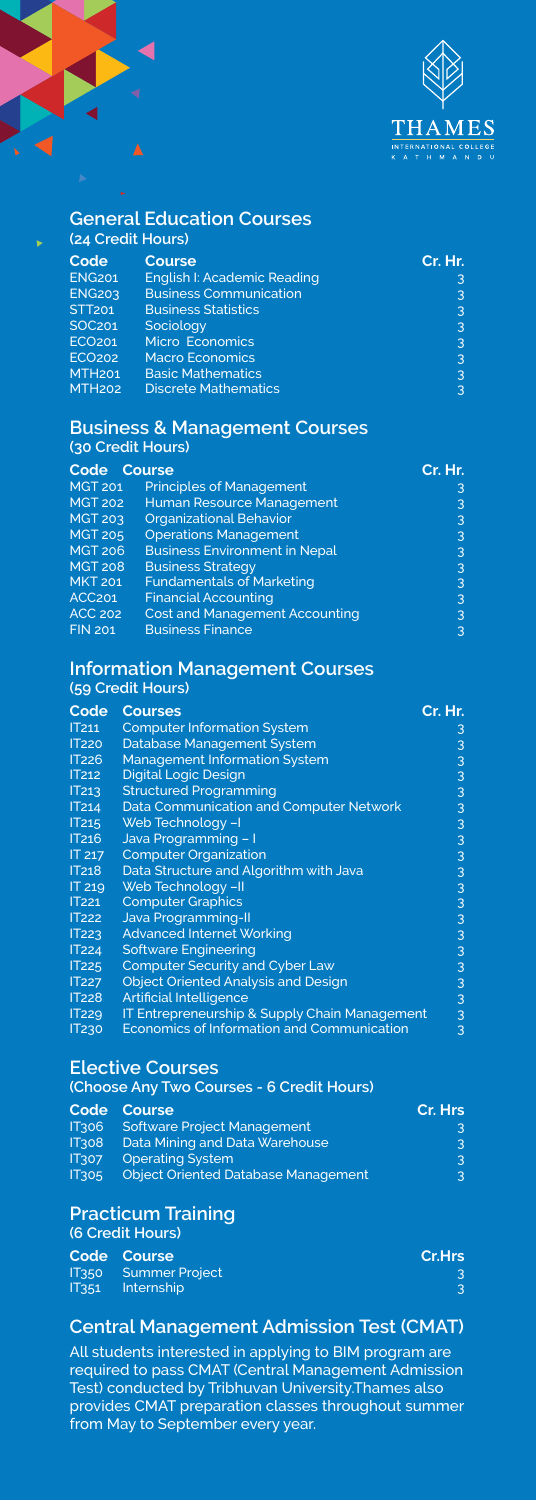

d

# **BBS**

## **Bachelor in Business Studies**

Bachelor in Business Studies is designed to develop competent managers who can lead organizations in this constantly changing business environment.

Thames Bachelor in Business Studies is a 4 year academic program. The program is offered by the Center for Continuing Education in affiliation with Faculty of Management, Tribhuvan University.

The program leads to a degree from Tribhuvan **University** 

The program is offered in the morning providing working adults with more choices to fit classes to their schedule.

Class Time: 6:30 – 9:00 am Class Days: Sunday to Friday Course Load: 15 Hours a week Weeks per Semester: 15

## **Center for Continuing Education**

The Center for Continuing Education at Thames International College is established to provide quality education to adults who plan to study while working. The Center schedules its class times during morning, evening and weekend to suit the needs of working adults and offer variety of academic and nonacademic programs at a very affordable cost.

The Center works with both the School of Business Technology and School of Social Sciences to offer its academic programs.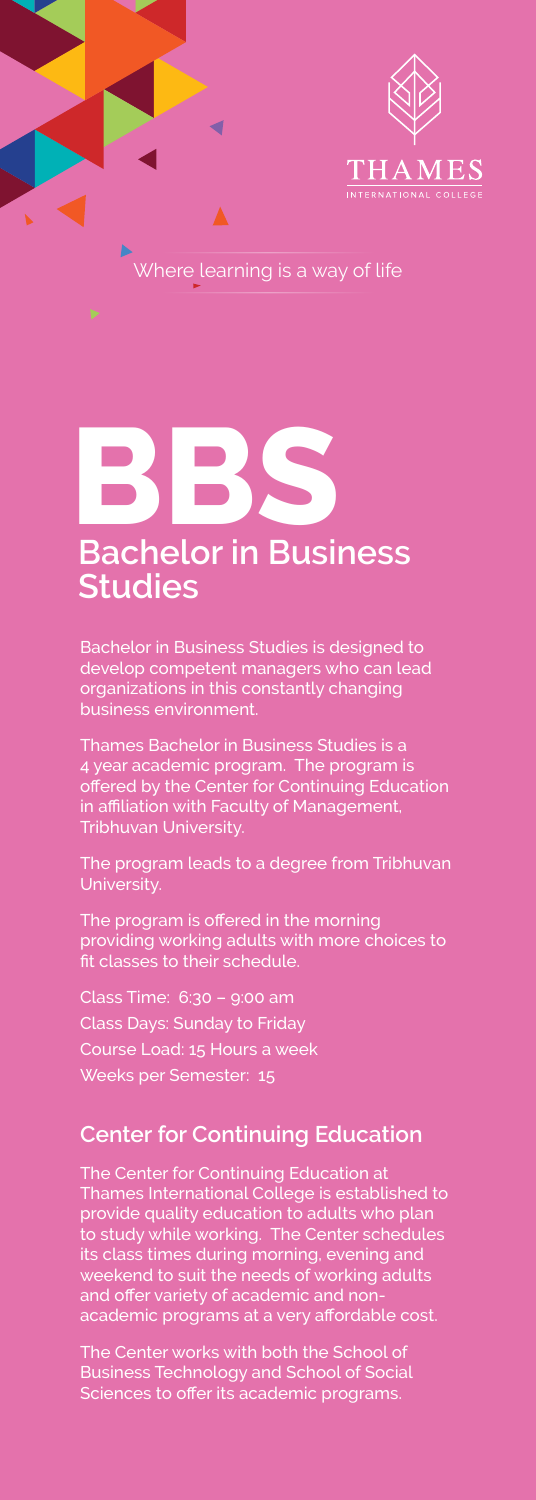

## **COURSES AT A GLANCE**

## **General Education Courses**

Business English Business Communication Business Law Business Statistics Micro Economics Macro Economics Business Research Methods

## **Business & Management Courses**

Principles of Management Business Environment Strategic Management Foundation of Human Resource Management Organizational Behavior Fundamentals of Marketing Accounting for Financial Analysis and Planning Cost and Management Accounting Fundamentals of Financial Management Fundamentals of Taxation Fundamentals of Auditing Entrepreneurship & Entreprise Development

## **Business Electives: Accounting**

Accounting for Banking Accounting for Business Advanced Financial Accounting

## **Business Electives: Marketing**

Fundamentals of Selling Customer Relationship Management Fundamentals of Advertising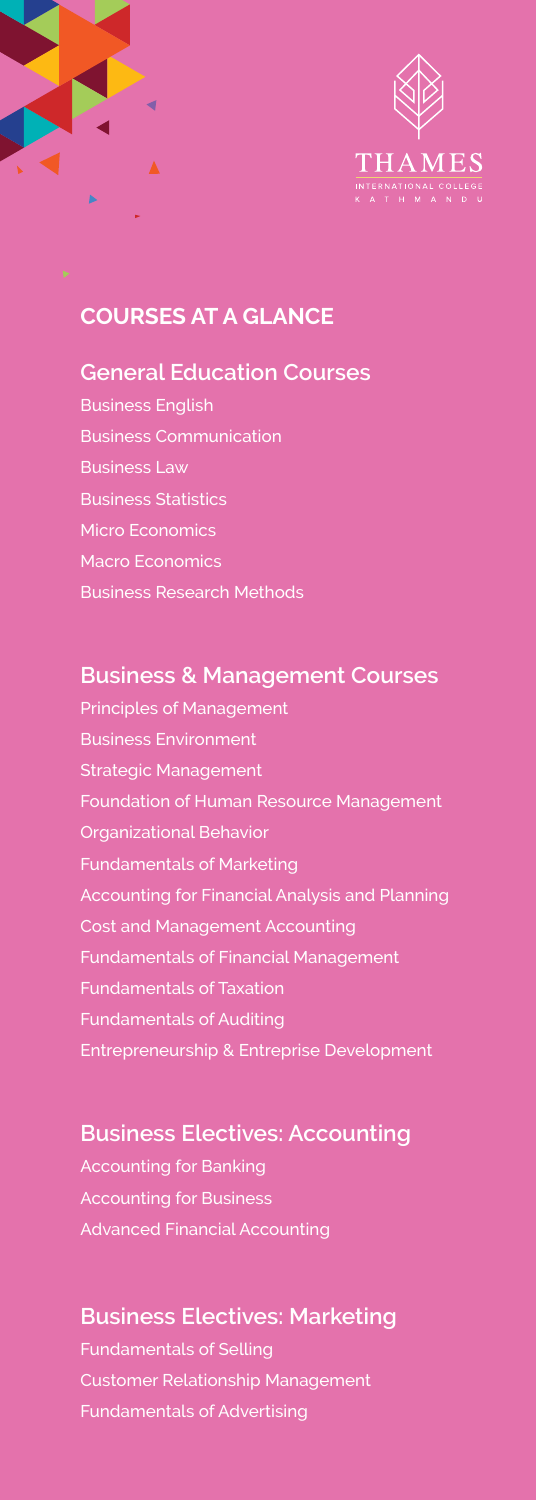

# **BJM Bachelor in Journalism and Mass Communication**

With the rise in the number of media outlets, the demand for journalists is ever increasing. You will find them practicing strategic communication as they work in advertising, public relations, and marketing and in areas such as development, health care, politics, and entertainment. Thames Bachelors in Journalism, Mass Communication ensures that you develop both broad general knowledge and the specialized knowledge in the area important to journalism. You will not only learn to identify and report news and distinguish between fact and opinion but also learn about ethics, best practices and the role of journalism in the society.

Thames Bachelors in Journalism, Mass Communication is a dual major 3 year, 6 semester program with a second major in Sociology. The program is offered by School of Social Sciences in association with Faculty of Humanities and Social Sciences, Tribhuvan University. Students are required to complete 90 credit hours of course work including practicum training. Students are also required to appear for 14 course examinations which will lead to a Bachelor of Arts degree from Tribhuvan University.

The program is designed in reference with UNESCO's Model Curricula for Journalism Education

## **What you will study**

In line with the School's mission to provide students with broad knowledge of the wider world as well as indepth study in the specific area of interest, you will study General Education Courses, Core Journalism Courses and Sociology Courses.

You will participate in General Education Courses that will provide an opportunity to enhance your study skills and broaden your knowledge. These courses will allow you to develop a sense of social responsibility as well as strong intellectual and practical skills that cover all areas of study, such as communication, analytical and problem solving skills, with a demonstrated ability to apply these knowledge and skills in real-world settings.

 While the Core Journalism courses will teach you how to identify news, how to conduct journalistic research and how to write and report news, the Sociology Courses will provide you with necessary knowledge on how to cover social issues in our own society. You will also learn best practices in the field of journalism and also the role of journalists in the society

As a part of credited practicum training, you will also have to complete an internship before you graduate.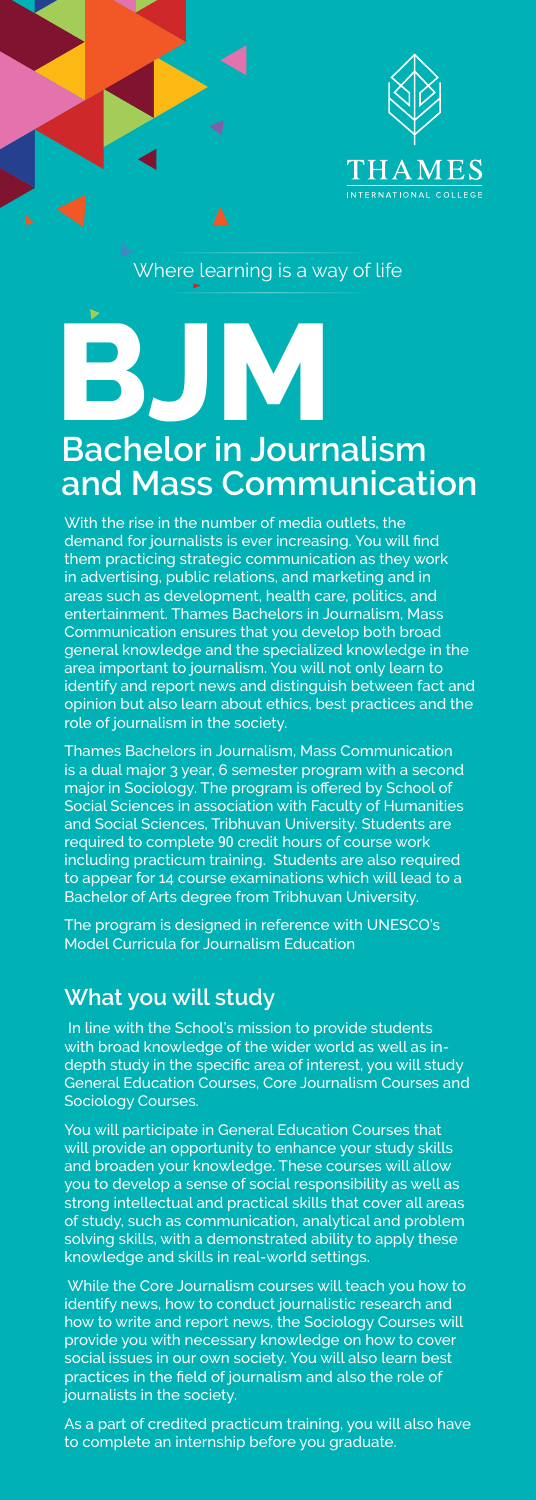

## **General Education Courses**

Reading and Writing for College Academic Writing Interdisciplinary Approach to Learning English Reading, Writing and Critical Thinking An Interactive Approach to Academic Reading Computer Information System Nepali I Nepali II Statistical Methods in Social Research

## **Journalism and Mass Communication Courses**

Introduction to Journalism and Mass Communication Foundation of Journalism: General Knowledge Reporting and Writing I Media Research Media: History, Law and Management Reporting and Writing II Advanced Journalism Public Relations, Advertising and Media Issues Photography

#### **Sociology Courses**

Introduction to Sociology Understanding Social World Sociological Theories I Dynamics of Nepalese Society I Sociological Theories II Dynamics of Nepali Society II Research Methods in Sociology Sociology of Democracy, Diversity and Inequality I Sociology of Development I Sociology of Democracy, Diversity and Inequality II Sociology of Development II

## **Practicum Training**

Media Internship Sociology Senior Overview –Thesis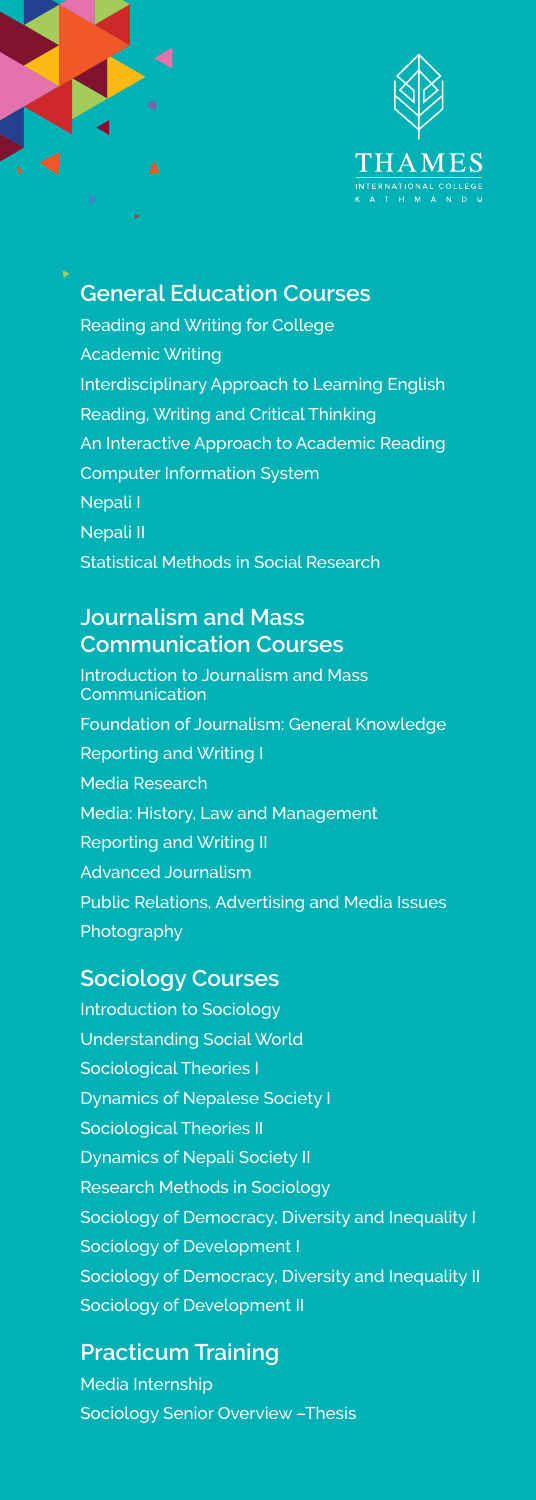

# **BSW**

## **Bachelor in Social Work**

The recent decades have witnessed a massive upsurge of the voluntary sector in both the developing and the developed world. In the realm of this phenomenon, the need for the human resources that have pragmatic skills to understand and work upon the challenges of this is immense.

Thames Bachelor in Social Work facilitates students in understanding the nature of the rural world through the activities of the voluntary sector. The program integrates the theories and principles of social work with that of rural development, providing in depth knowledge of social challenges in the developing world.

Thames Bachelor in Social Work is a 3 years and 6 semester program with a second major in Rural Development. The program is offered by School of Social Sciences in association with Faculty of Humanities and Social Sciences, Tribhuvan University. Students are required to complete 90 credit hours of course work including practicum training.

Students are also required to appear for 14 course examinations which will lead to a Bachelor of Arts degree from Tribhuvan University.

## **What you will study**

In line with the School's mission to provide students with broad knowledge of the wider world as well as in-depth study in the specific area of interest, you will study General Education Courses, Core Social Work Courses and Core Rural Development Courses.

Core Social Work courses range from Concepts, Principles, and Methodology to Social Work Practices. Core Rural Development Courses includes courses ranging from Approaches, Theories, and Techniques of Rural Development to Economics, Sociology, Environment, Governance and Administration. Studying these areas will give you a comprehensive understanding and provide you with the necessary acumen to move into the development sector.

Students will also participate in General Education Courses that will provide an opportunity to enhance your study skills and broaden your knowledge. These courses will allow you to develop a sense of social responsibility as well as strong intellectual and practical skills that cover all areas of study such as communication, analytical and problem solving skills, with a demonstrated ability to apply these knowledge and skills in real-world settings.

As a part of credited practicum training, BSW students will go for concurrent field work every semester and also have to complete an internship (Block Placement) before they graduate.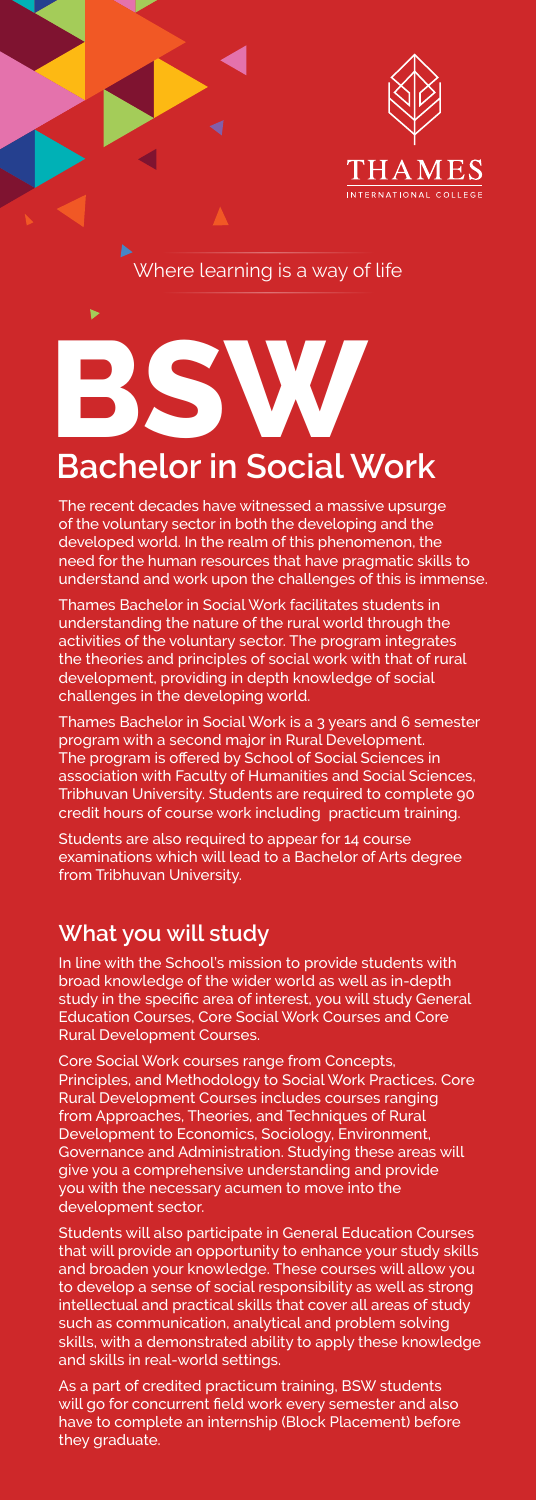

## **Program Composition**

### **General Education Courses**

Reading and Writing for College Academic Writing Interdisciplinary Approach to Learning English Reading, Writing and Critical Thinking An Interactive approach to Academic Reading Computer Information System Nepali I Nepali II Psychology Research for Beginners Statistical Methods in Social Research

## **Social Work Courses**

Concepts and Principles of Social Work Methods of Social Work Integrated Social Work Practice Social Welfare Administration Research Methods in Social Work Development Perspectives in Social Work

## **Rural Development Courses**

Rural Economics of Nepal I Rural Economics of Nepal II Theories and Approaches of Rural Development Introduction to Rural Resources and Environment Management of Environmental Resources Government, Institutions and Civil Society Rural Development: Approaches and Applications Local Rural Governance Rural Sociology

## **Practicum Training**

Social Work Practicum I Social Work Practicum II Seminar on Contemporary Social Issues Social Work Practicum III Social Work senior Overview – Thesis Internship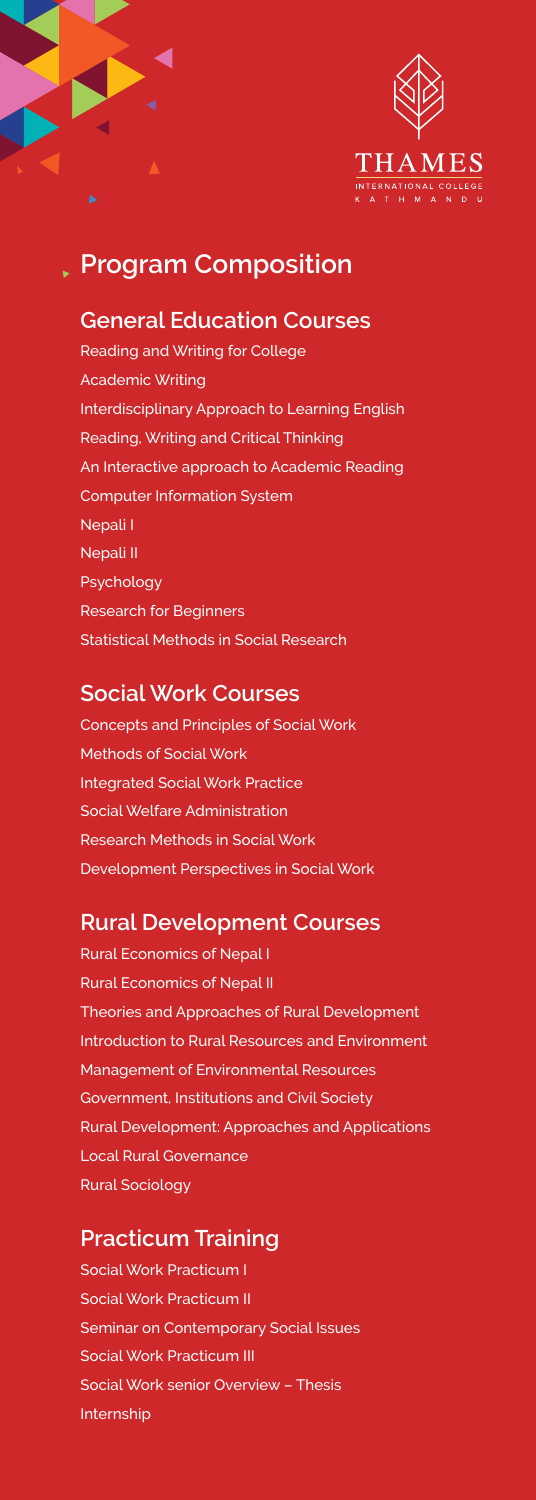

## **BPS Bachelor in Political Science**

Both government bodies and non-government organizations are increasingly in need of individuals who have scientific understanding of the political realities of the developing world. Development can never be understood in isolation from its politics.

Thames Bachelor in Political Science and Rural Development familiarizes students with the knowledge necessary to understand political realities in addition to preparing them for position of greater responsibilities in the development organizations by expanding their understanding of the development work, its objectives, and its methods of operation and a broad scope of development work in the rural areas.

Thames Bachelor in Political Science is a dual major, 3 year, 6 semester program with a second major Rural Development. The program is offered by Center for Continuing Education in association with Faculty of Humanities and Social Sciences, Tribhuvan University.

Students are also required to appear for 14 course examination which will lead to Bachelor of Arts a degree from Tribhuvan University.

The program is offered in the morning providing working adults with more choices to fit classes to their schedule.

Class Time: 6:30 – 9:00 am Class Days: Sunday to Friday Course Load: 15 Hours a week Weeks per Semester: 15

## **Center for Continuing Education**

The Center for Continuing Education at Thames International College is established to provide quality education to adults who plan to study while working. The Center schedules its class times during morning, evening and weekend to suit the needs of working adults and offer variety of academic and nonacademic programs at a very affordable cost.

The Center works with both the School of Business Technology and School of Social Sciences to offer its academic programs.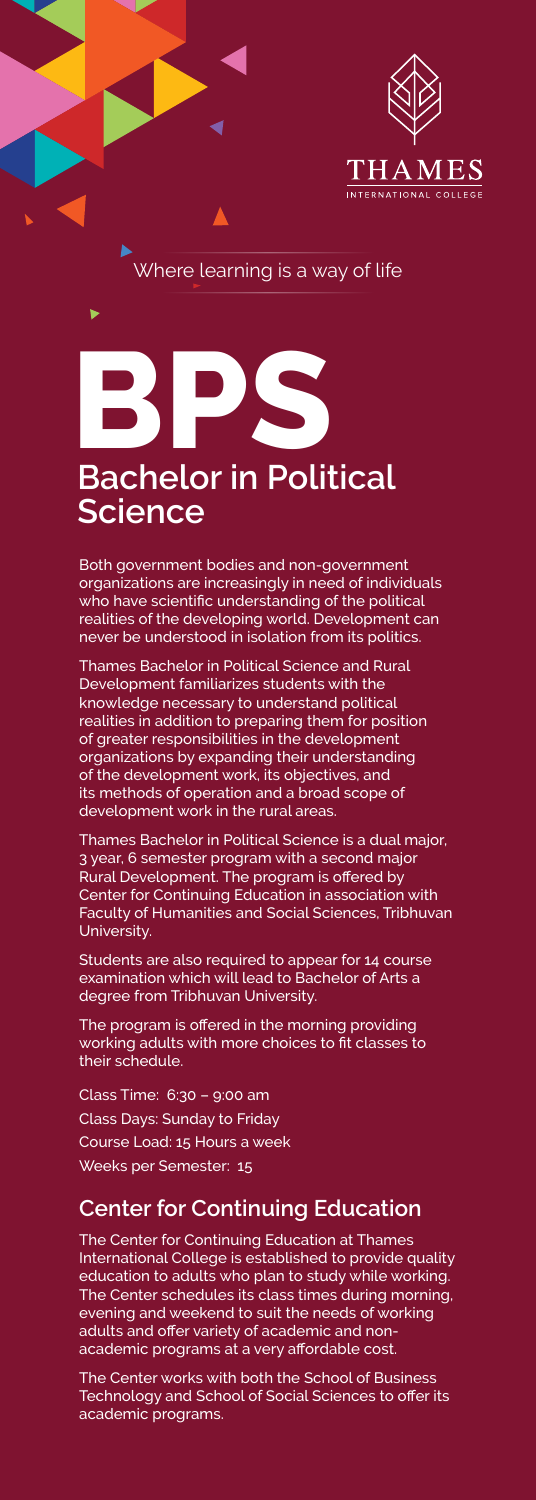

## **BPS**

**Class Time:** 6:30 – 9:00 am **Class Days:** Sunday to Friday **Course Load:** 15 Hours a week **Weeks per Semester:** 15

## **COURSES AT A GLANCE**

## **General Education Courses**

Compulsory Nepali Compulsory English I Compulsory English II Research Methodology

## **Core Political Science Courses**

Political Science Political Thought Major Political Systems- Parliamentary and Non-parliamentary

Administrative Studies: Theory of Administration and Administration of Nepal

Politics of Nepal: Central and Local

Political Science International Studies: International Relations and International law

## **Core Rural Development Courses**

Rural Development Theories and Approaches

Rural Economy

Rural Resources, Environment and Management

Rural Sociology

Government, Institutions and Local **Governance** 

Rural Development Practices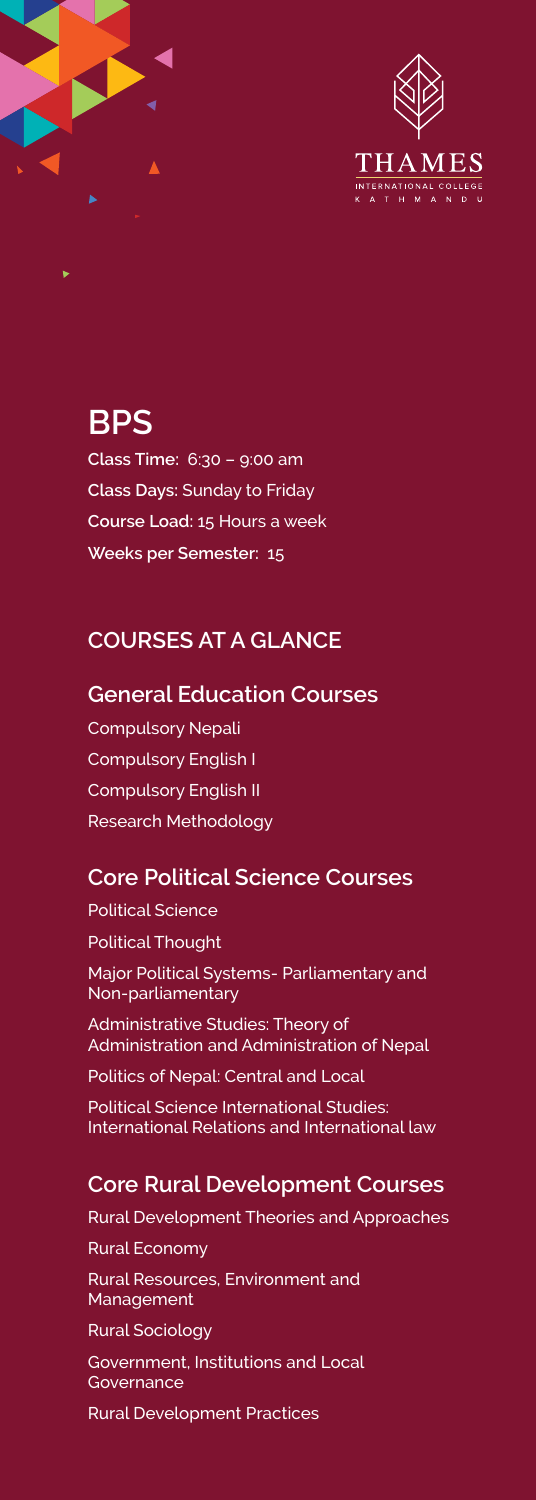

# **BSO Bachelor in Sociology**

Education in Sociology will open doors for a variety of career opportunities ranging from public administration to politics to development sector.

Thames Bachelor in Sociology and Rural Development is a 3-year (6 semesters) program. The program is offered by School of Social Sciences in association with Faculty of Humanities and Social Sciences, Tribhuvan University. Students are required to complete 90 credit hours of course work and practicum training.

Students are also required to appear for 14 course examinations which will lead to a degree from Tribhuvan University.

The aim of this course is to help students develop an understanding of the wider world through interdisciplinary learning. Critical understanding of the societies, understanding the social problems, ethical questions of contemporary world and developing critical perspectives and skills to engage in development of the rural societies are the major learnings to draw from the BSO program at Thames.

The BSO program at Thames encourages the ability to work in a team and lead innovation in the workplace.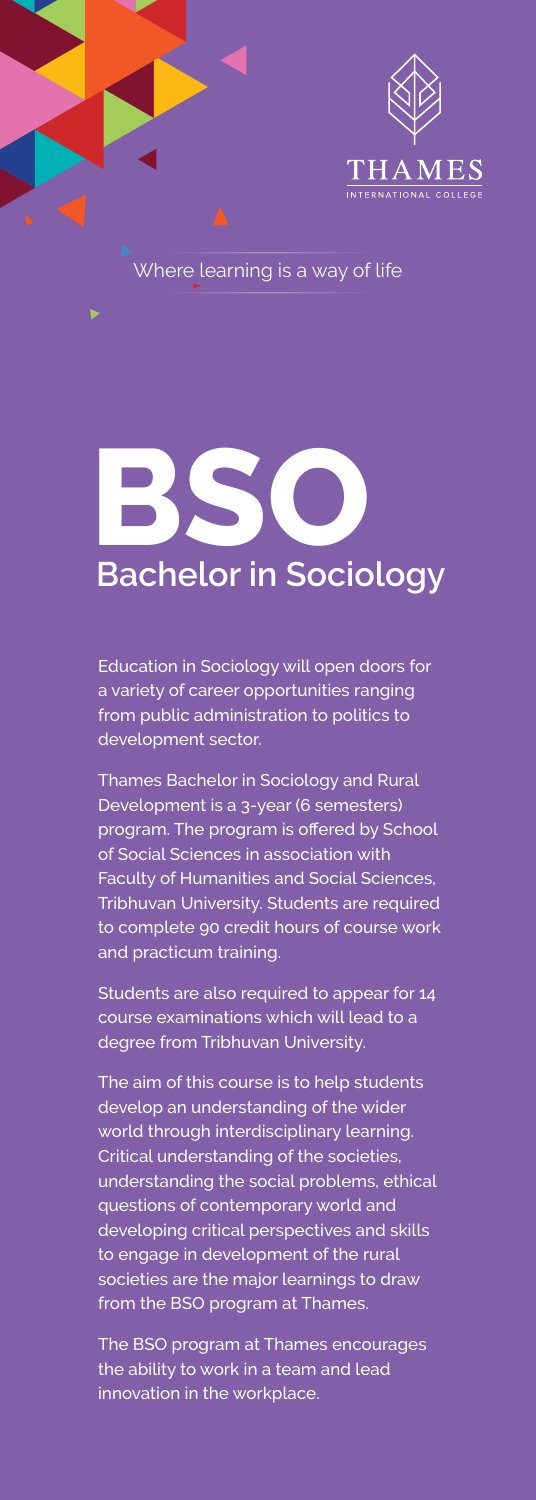

## **COURSES AT A GLANCE**

## **General Education Courses**

Reading and Writing for College Academic Writing Interdisciplinary Approach to Learning English Reading, Writing and Critical Thinking An Interactive Approach to Academic Reading Computer Information System Nepali I Nepali II Psychology Research for Beginners Statistical Methods in Social Research

## **Sociology Courses**

Sociological Theories I Dynamics of Nepali Society I Sociological Theories II Dynamics of Nepali Society II Introduction to Sociology Understanding of Social World Rural Sociology Research Methods in Sociology Sociology of Democracy, Diversity and Inequality I Sociology of Development I Sociology of Democracy, Diversity and Inequality II Sociology of Development II

## **Rural Development Courses**

Rural Economy I Rural Economy II Theories and Approaches of Rural Development Introduction to Rural Resources and Environment Management of Environmental Resources Government, Institutions and Civil Society Rural Development: Approaches and Applications Local Rural Governance

**Practicum Training** Sociology Senior Overview – Thesis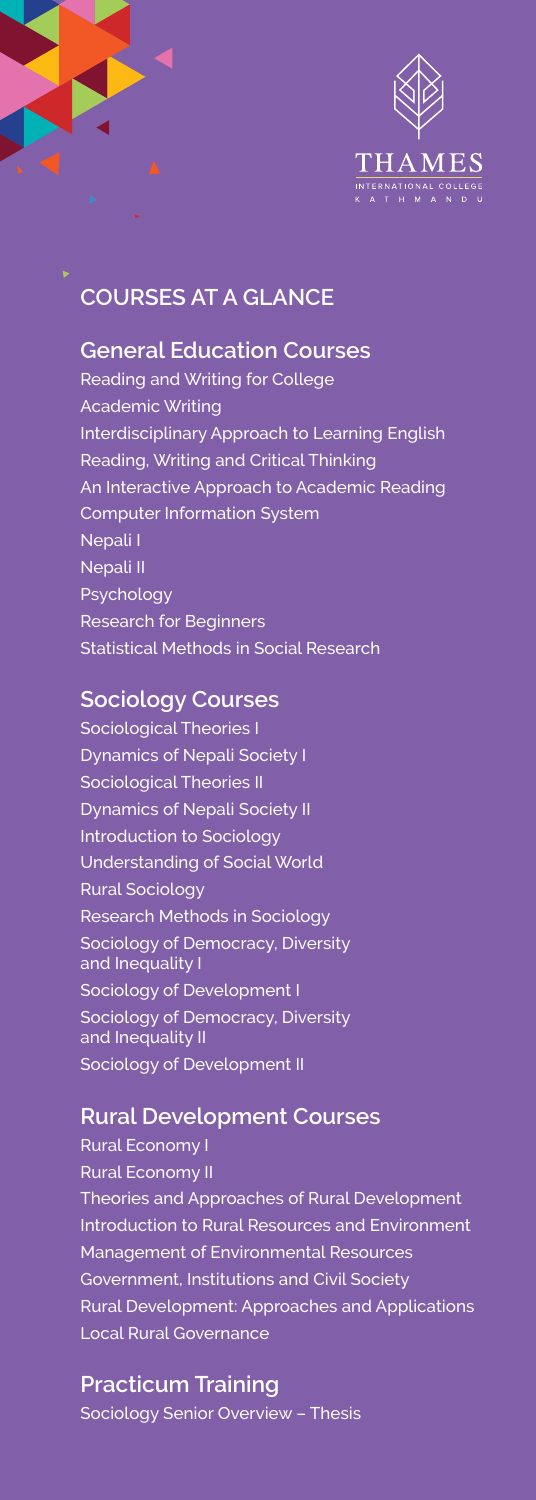

## **University Preparation Program**

Thames International College offers University Preparation Program for students pursuing higher education. The University Preparation Program gives you the skills required for academic success – with an emphasis on you becoming an independent learner. You'll also be introduced to life at Thames and will have access to course and career advice to help you make informed decisions about selecting a degree.

University Preparation Program is heavily subsidized for students in line with our vision to become a premier academic institution which will transform the educational approach and raise the benchmark of the education system in Nepal.

Thames University Preparation program equips students to perform well in the admissions tests and interviews for University studies. The program incorporates aspects of CMAT and Focused Group Discussions coupled with training and development opportunities which will prepare students for undergraduate studies at any higher educational institution. Thames also offers full-fledged Mock CMAT Exams throughout the program at its state-of-art IT Center.